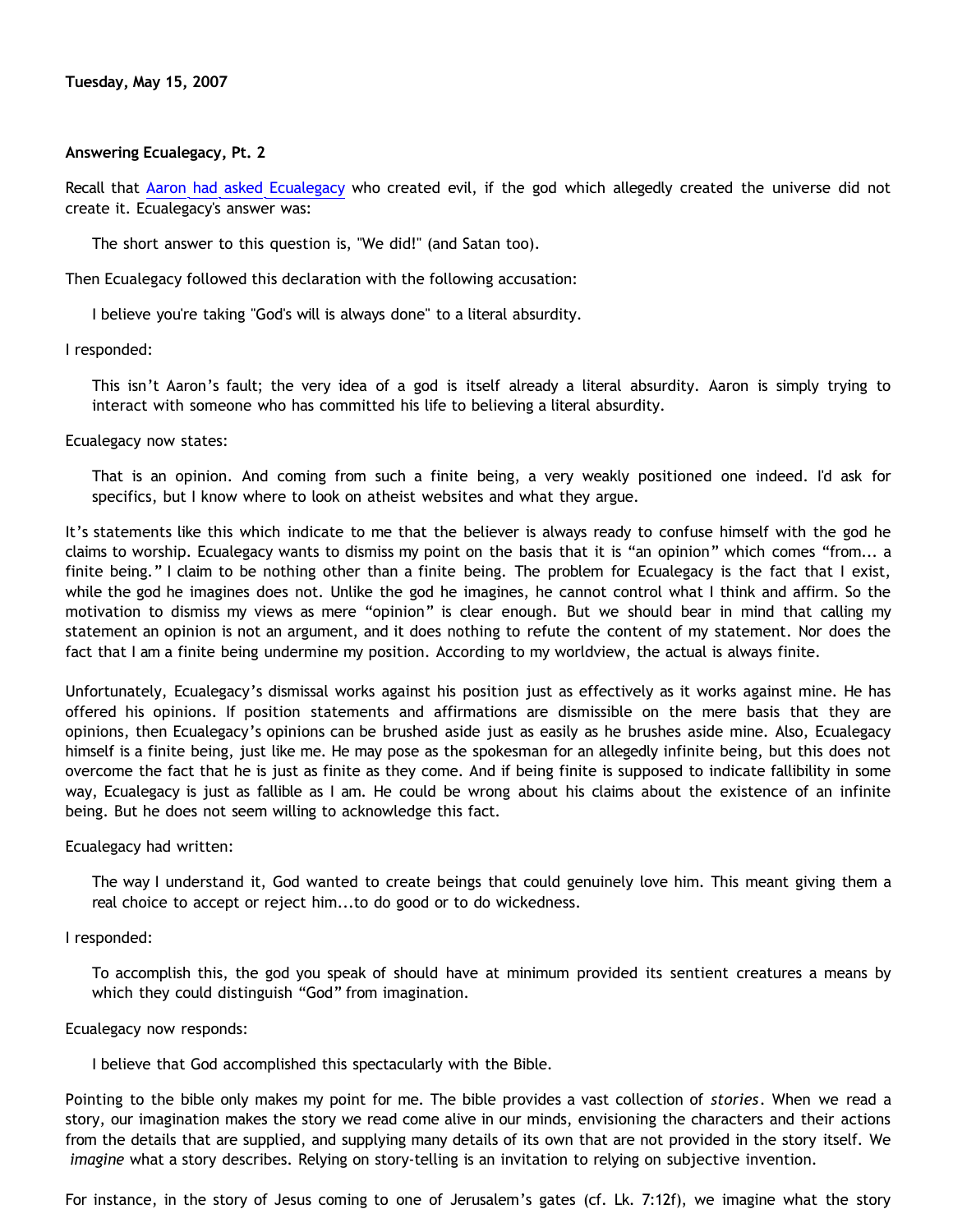describes. We concoct in our minds an image of what he looked like, what he was wearing, who else was there, the time of day, the slope of the road he was traveling on, the packs on his donkey, his companions, the guards at the gate, the people attending the dead man being carried out of the city, etc., etc., etc. Our imagination gives life to the story as we read it and consider it in our minds. The same is the case when we read any story, whether fiction or non-fiction. When we read news stories, we use our imagination to picture what is described, and when we read Harry Potter stories, we do the same thing. Relying on a written source gives us no alternative but to carry what we read over into our imagination.

Ecualegacy has not answered my challenged. But he did continue:

I'm not saying you can "prove" the veracity of the Scripture like heliocentricity or men landing on the moon. But I do think you can narrow the options down to Christianity as the most likely choice. I've written elsewhere about this on my own blog at <http://ravizacharias.blogspot.com/> so I won't repeat myself here. This post is already long enough.

Ecualegacy acknowledges that "the veracity of the Scriptures" is not provable "like heliocentricity or men landing on the moon." This is an important admission. Essentially what he is saying is that there is nothing scientifically truthful in the bible's god-belief claims. Proof requires measurability, and the supernatural is "beyond measure." The supernatural is, according to Bahnsen, "whatever surpasses the limits of nature" (*Always Ready*, p. 177). Whatever "the supernatural" might be, it must be so unlimited that it is beyond any means of measurement. This already puts it outside the realm of rational knowledge, for it violates a basic principle of concept-formation, namely that the measurements belonging to units integrated into a concept "must exist in *some* quantity, but may exist in *any* quantity" (ITOE, p. 12). So whatever it is that theists call "supernatural," it cannot be integrated into the sum of human knowledge (since by its very description it defies a fundamental rule of knowledge integration), and yet we are expected to accept it as knowledge.

In spite of tragic oversights of this nature, Ecualegacy still thinks that we "can narrow the options down to Christianity as the most likely choice." If he thinks Christianity is "the most likely choice," what alternatives has he considered? And if he thinks it's merely a matter of choice - such as "Well, I choose that Christianity is the true worldview" - then he has already long departed from the principle of objectivity.

He says that he has written about this on [his blog,](http://ravizacharias.blogspot.com/) but at this time there are only two brief entries to his blog (dated April 11 and April 12, 2007), and neither of them speak to any issue under the present discussion. And yet he says in response to the issue that I raise that he will not bother repeating himself, apparently because he thinks he's already dealt with it. Not that I can see.

## I had written:

the way it is now, we field claims about "God" from other human beings, but we have no way of distinguishing what they call "God" from what they may merely be imagining.

## Ecualegacy complained:

You're just full of simply false arguments today. No way of distinguishing between real God and false god? Tell me I don't have to get neck deep in epistomology and cult detection with you to explain this.

I offered two observations, and Ecualegacy refers to them as "false arguments," but even then he does not show where any of my statements are false, nor does he offer any counter arguments. I stated that "we field claims about 'God' from other human beings." Ecualegacy is just one of many examples. Is Ecualegacy not a human being? I'm willing to grant that he is, and yet he accuses me of being "full of simply false arguments." Does he realize what he is saying?

I also pointed out that "we have no way of distinguishing what they call "God" from what they may merely be imagining." And as I would expect, Ecualegacy has not identified any procedure by which I can distinguish between what he calls "God" and what he may merely be imagining. In fact, Ecualegacy has apparently missed the challenge that I have posed to him. I did not say "distinguishing between real God and false god," but between what he calls "God" (his "real God") and what he may merely be imagining. Notice that Ecualegacy offers nothing to help us do this. If he wants "to get neck deep in epistomology" [sic], I invite him to bring it on. Let's review the epistemological process by which one gets from "this world" to the "supernatural world." I have already indicated some reasons why this project is doomed from the get-go. See for instance my blog [Is Human Experience Evidence](http://bahnsenburner.blogspot.com/2005/06/is-human-experience-evidence-of.html) [of the Christian God?](http://bahnsenburner.blogspot.com/2005/06/is-human-experience-evidence-of.html)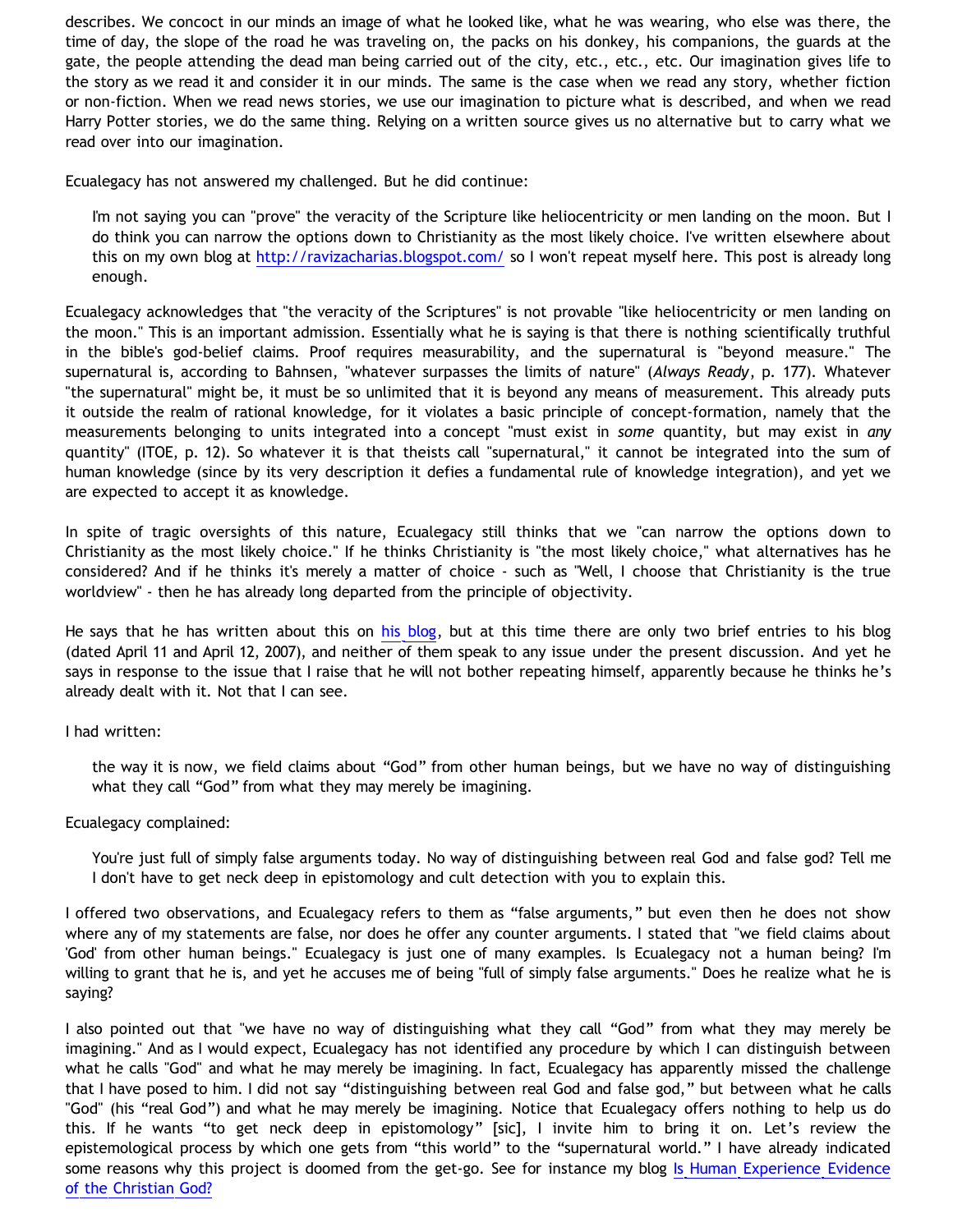But my overall point here should be clear. It may not be clear to Ecualegacy, but it's clear to myself and probably to many of my readers. We learn about the Christian god from other human beings, not from the god itself. A collection of writings is not a supernatural person. Books are inanimate and non-conscious, and persons are animate and conscious. Men claim ancient texts were written by a deity, but their claiming this to be the case does not make it so. Everything I have ever learned about the Christian god has in one way or another been delivered to me by another human being or group of human beings. No deity has ever come and appeared before me. I can assure Ecualegacy and anyone else who believes Christianity's claims, no deity has ever come to me and made its existence known to me personally. Chiding that I'm arrogant for expecting it to do this does not change this fact (indeed, I do not expect the non-existent to do anything). Moreover, my pointing out that no deity has done this does not make on arrogant, unless pointing out facts entails arrogance to begin with.

### I wrote:

The bible itself, in Acts chapters 9 and 22 for instance, provides examples of this god personally revealing itself to a doubter and persecutor of believers. The way it is now, these are just stories that we read, very much on the par of a Harry Potter or other storybook.

### Ecualegacy responded:

Speaking of absurdities! You're comparing apples with carrots here (or is it ducks with Hippogriffs?). Harry Potter and the Bible don't even belong in the same class of literature! JK Rowling, who we know is the author, doesn't claim her works to be Scripture inspired by God.

Ecualegacy does what he did above: he focuses on a small detail in order to distract attention from a more compelling issue. In my statement above, I allude to the story of a man named by the New Testament as Saul of Tarsus. According to the story that we read in the book of Acts, Saul was a persecutor of the early Christian church. In Saul's pursuit of Christians in Damascus, as the story goes, he was stopped by a visit of the very Jesus he was purportedly persecuting. According to Acts, the two dialogued, there were witnesses to the event, and the event was profoundly real enough to the character of the story that it turned him around 180 degrees in his thinking and he became one of history's leading spokesmen for the Christian religion. Assuming this story is true (which is what Christians want us to do), this man Saul had a personal encounter with the Christian deity. Assuming this story is historically accurate, then, this man Saul had a firsthand basis upon which he could distinguish what he would come to call "Lord" from what he may have merely been imagining. Unfortunately, a story in a book does not accomplish this for its readers. On the contrary, it leaves its readers stranded in an invented realm of the imagination, giving no objective basis for credibility. Nothing Ecualegacy says even comes close to acknowledging this hindrance to belief, let alone settling the matter in favor of Christianity.

As Ecualegacy points out, we know who the author of Harry Potter books is. By contrast, we do not know who the authors of the gospel stories in the New Testament were. This is not my fault as a non-believer, but I am frequently vilified for pointing this fact out. Such reactions indicate that Christians seem to be on the wrong side of facts.

## Ecualegacy:

You'll have to do better than this Dawson if you expect to be taken seriously as an accuser against the Living God.

By making statements like this, Ecualegacy is posing as one who would seriously entertain a case against his god-belief if it met certain benchmarks, which of course he nowhere specifies. But since he's already fully accepted his religion's premises as truthful, this is merely a pose. To corroborate this, notice that he does not interact with the points of criticism that I have raised, and in fact has repeatedly attempted to divert attention away from them either by shifting focus or by simply dismissing them as opinions from a finite being, etc.

#### I wrote:

If your god is the same god as the one written about in the book of Acts, and it wants us to believe it is real, it knows what to do.

#### Ecualegacy responded:

Another fallacious argument.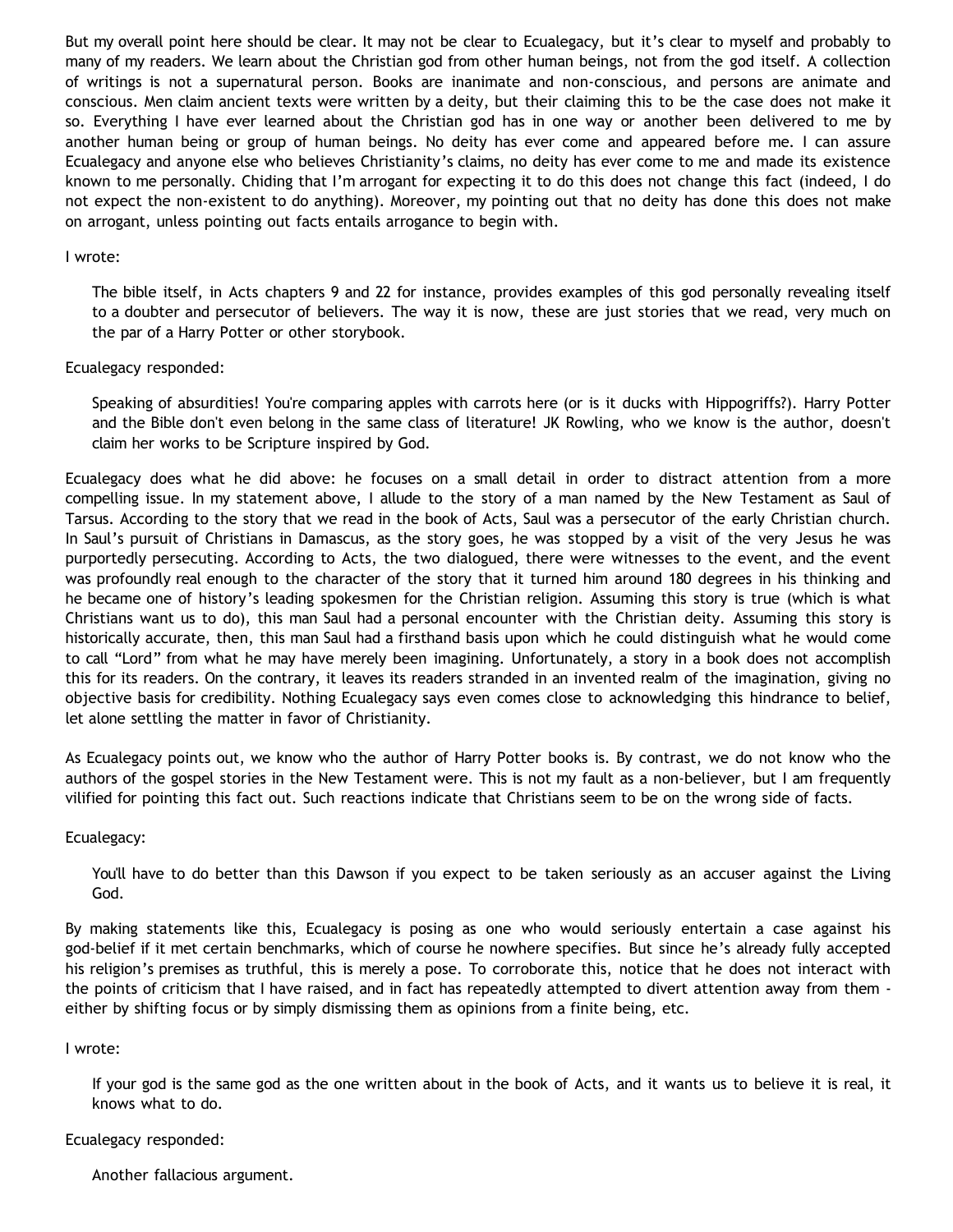I pointed to the biblical precedent, as given in Acts chapters 9 and 22, to support my point that, if the Christian god were real and truly wanted me to believe in it, it would know what to do. Jesus' appearance to Saul of Tarsus on the road to Damascus was enough to convince an active persecutor of the early church. How much more would a personal visit from an almighty deity to someone like me, turn me around from what believers want to characterize as "evil ways"?

But given Ecualegacy's reaction (he calls my citation of Acts 9 and 22 a "fallacious argument," even though he does not identify any fallacy which my citation allegedly commits), he apparently must think that his god does not know what to do. So we would have to infer from this roundabout admission that his god is not omniscient after all.

## Ecualegacy:

God does not merely want you to believe he is real. Ref to James 2:19 "You believe that there is one God. Good! Even the demons believe that--and shudder." The point is not intellectual belief in God as though he were a fact to read about in a book. The point is to have a relationship with him built on faith and love. Besides, having irrefutable proof of God does not evidentially produce a deeper love for God. Otherwise, we'd have expected that the Israelites would have had a better run.

Again Ecualegacy shifts the issue in order to avoid dealing with the real issue. We were discussing belief, and when I point out that all Ecualegacy's god would need to do to get someone like myself to believe it is real, would be to show itself, just as the New Testament book of Acts says happened to Saul of Tarsus. Instead of acknowledging that this would be an effective approach (according to the storybook, it was certainly effective in the case of Saul of Tarsus), he calls this a "fallacious argument" and now tells us that mere belief is not enough. There's always going to be something more demanded of the initiate once he's bitten the bait. Christian discipleship is always a game of " But wait, there's more." So of course, merely believing isn't enough: Christianity wants the believer to surrender his will in full, like a payment he didn't realize he was committing himself to make. But before this can happen, he must first believe, and that is the issue before us, the issue which Ecualegacy wants to move beyond before the ploy has been exposed. Or, does one first surrender his will, and then he will believe? Perhaps Ecualegacy would like to admit this, but lacks the courage to do so.

Ecualegacy speaks of having "a relationship" with Jesus, one "built on faith and love." But even before one can attempt to have an actual relationship with Jesus, it seems he would first have to at least *believe* that Jesus is actual and not merely imaginary. But if Ecualegacy's god is imaginary, if Jesus is simply a [mood,](http://bahnsenburner.blogspot.com/2006/06/carr-vs-cole.html) he is doing precisely what I would expect him to do: move around from issue to issue without settling any of them. The intention is to not let the discussion stop long enough for the opposing party to realize that our leg is being pulled.

What Ecualegacy needs to understand is that I have no desire to form a relationship with his Jesus. Why would I want a relationship with a god which requires its worshippers to be willing to kill their own children, just as it demanded of Abraham?

So the issue of belief needs to be explored before we can entertain the idea of willfully entering into a relationship with this invisible Jesus, and that is what I inquired on. The point that I was making to Ecualegacy above in fact has the benefit of biblical precedent, namely the story found in Acts of Jesus paying Saul a personal visit. To believe something is the case rationally, one must first have awareness of it in some manner which provides for distinguishing between reality and imagination. When I see a tree, for instance, I can imagine the tree pulling itself out of the ground and casting itself into the sea (sound familiar?). But when I look back at the tree again, I can see that it is not doing what I have imagined. It remains a tree right where it always was, completely unaffected by my imagination. I can distinguish reality from imagination by comparing what I perceive with what I imagine. Christianity denies the believer this ability when it comes to his god-beliefs.

So what Ecualegacy must be advocating, is a relationship with an [imaginary friend.](http://bahnsenburner.blogspot.com/2006/08/christianity-imaginary-friends-network.html) Even adults have been known to indulge in fantasy relationships with imaginary friends. In fact, the Virginia Tech shooter, Cho Seung-Hui, is said to have a fantasy relationship with an imaginary friend. According to [one source,](http://en.wikipedia.org/wiki/Cho_seung_hui) Cho had

an imaginary girlfriend by the name of "Jelly," a supermodel who lived in outer space and who called Cho by the name "Spanky" and traveled by spaceship.

Christians need to provide something better than their flimsy apologetic arguments to distinguish their Jesus from simply a more developed version of an imaginary friend.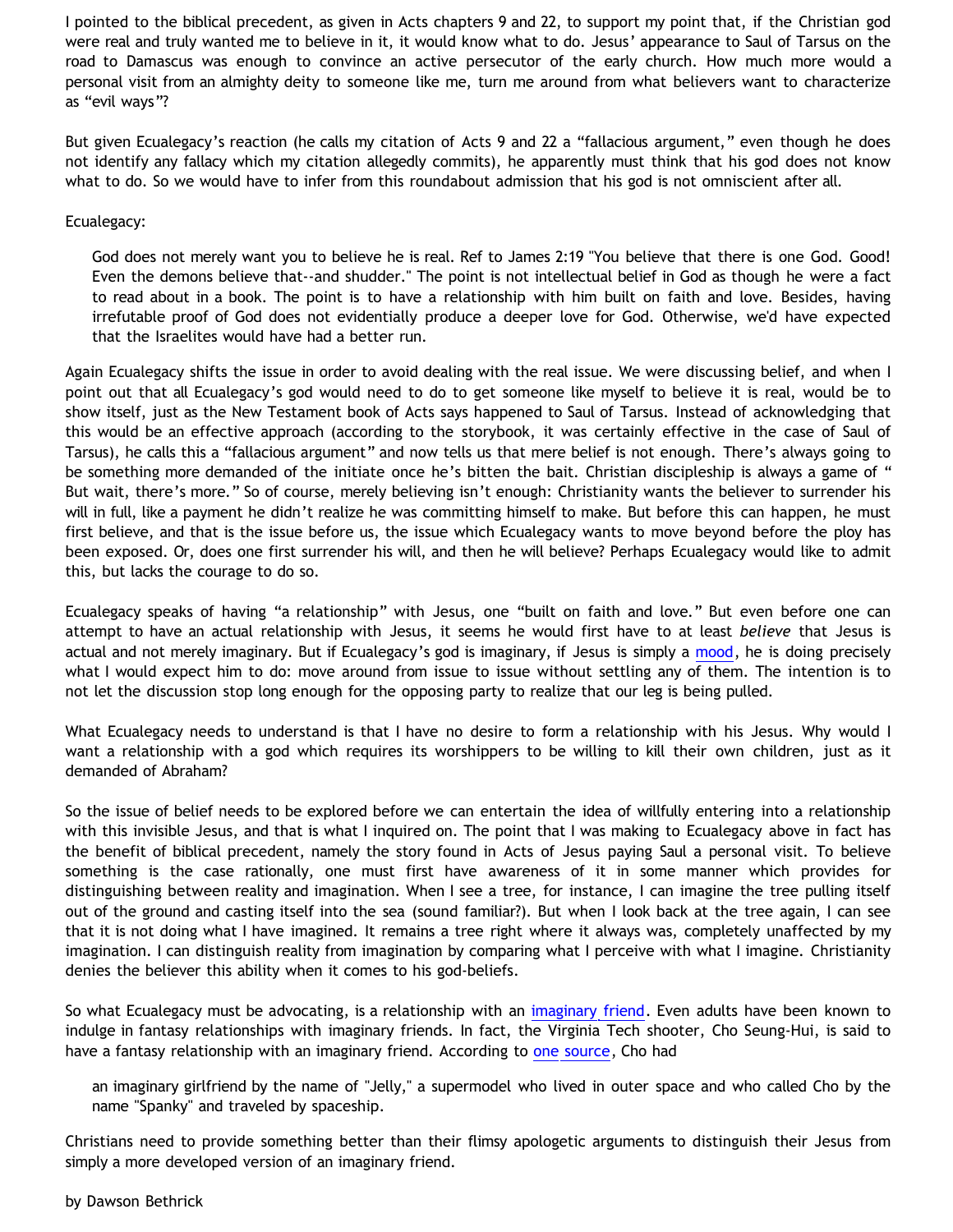Labels: [Christian god](http://bahnsenburner.blogspot.com/search/label/Christian%20god), [Christian Psychopathy,](http://bahnsenburner.blogspot.com/search/label/Christian%20Psychopathy) [Conversion of Saul,](http://bahnsenburner.blogspot.com/search/label/Conversion%20of%20Saul) [Ecualegacy](http://bahnsenburner.blogspot.com/search/label/Ecualegacy), [imagination,](http://bahnsenburner.blogspot.com/search/label/imagination) [problem of evil,](http://bahnsenburner.blogspot.com/search/label/problem%20of%20evil) [the bible](http://bahnsenburner.blogspot.com/search/label/the%20bible) *posted by Bahnsen Burner at [6:00 PM](http://bahnsenburner.blogspot.com/2007/05/answering-ecualegacy-pt-2.html)*

# **12 Comments:**

[Primemover](http://www.blogger.com/profile/05227097856251102680) said...

I form the light, and create darkness: I make peace, and create evil: I the LORD do all these things. (Isaiah 45:7, KJV)

[May 15, 2007 6:20 PM](http://bahnsenburner.blogspot.com/2007/05/6281371668282155091)

[ecualegacy](http://www.blogger.com/profile/10977314467663690784) said...

This post has been removed by the author.

[May 16, 2007 7:58 PM](http://bahnsenburner.blogspot.com/2007/05/4405683661283276721)

[ecualegacy](http://www.blogger.com/profile/10977314467663690784) said...

But we should bear in mind that calling my statement an opinion is not an argument, and it does nothing to refute the content of my statement.

You made an assertion. Not an argument. When you give me specifics to back up your assertions, I'll deal with them. You're spending an awful lot of time psychoanalysing me. Based on what, I don't know. In the meantime, I've plenty of other things to address.

# [May 16, 2007 7:59 PM](http://bahnsenburner.blogspot.com/2007/05/3441264098585289880)

[ecualegacy](http://www.blogger.com/profile/10977314467663690784) said...

*He could be wrong about his claims about the existence of an infinite being. But he does not seem willing to acknowledge this fact.*

Good ol Pascal's Wager BB. If the atheist is right, big deal. Find the road to Christianity, that's something I've addressed elsewhere and won't bother repeating here.

## [May 16, 2007 8:02 PM](http://bahnsenburner.blogspot.com/2007/05/6672264154575945274)

[ecualegacy](http://www.blogger.com/profile/10977314467663690784) said...

*BB - I offered two observations, and Ecualegacy refers to them as "false arguments," but even then he does not show where any of my statements are false, nor does he offer any counter arguments.* 

Ay Carumbus! You really are begging for a lesson in the basics. Fortunately there are a myriad of apologetics websites out there with the info you need.

# [May 16, 2007 8:08 PM](http://bahnsenburner.blogspot.com/2007/05/3253199006747780596)

[ecualegacy](http://www.blogger.com/profile/10977314467663690784) said...

*And as I would expect, Ecualegacy has not identified any procedure by which I can distinguish between what he calls "God" and what he may merely be imagining.* 

You mean if you won't go and read the experts' advice, maybe you'll read mine? Fine, go to [My Blog](http://ravizacharias.blogspot.com) and read about why I'm a Christian.

## [May 16, 2007 8:14 PM](http://bahnsenburner.blogspot.com/2007/05/4852752721775548100)

[ecualegacy](http://www.blogger.com/profile/10977314467663690784) said...

*But given Ecualegacy's reaction (he calls my citation of Acts 9 and 22 a "fallacious argument," even though he does not identify any fallacy which my citation allegedly commits), he apparently must think that his god does not know*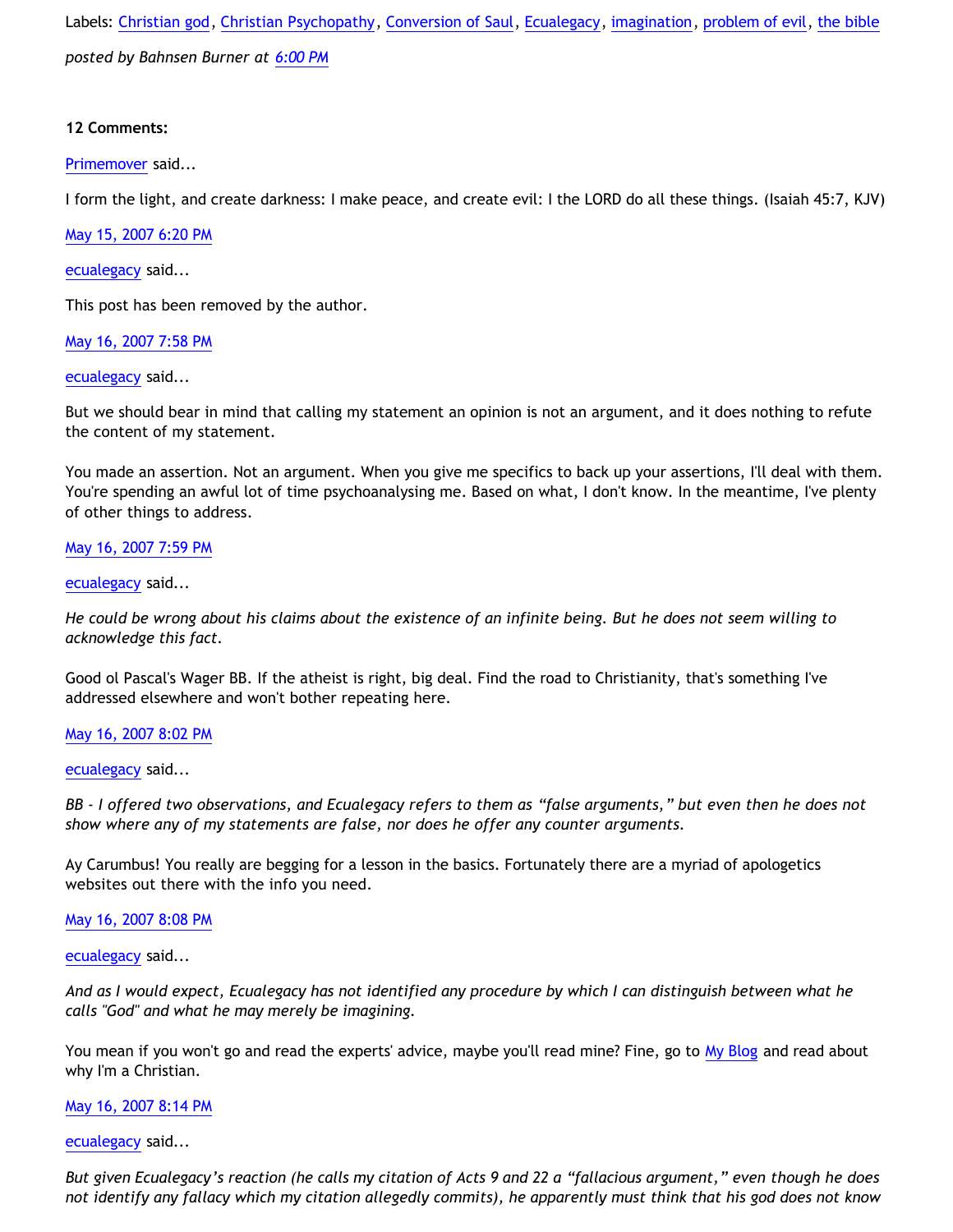*what to do. So we would have to infer from this roundabout admission that his god is not omniscient after all.*

BB, You know that is not my position and if you knew the Bible half as well as you should you would know why. At this point, my patience with your willful distortion of Scriptural teachings is wearing thing. Go read John 20:29-31.

As for authors of books. I addressed that elsewhere with Aaron. I'm not going to repeat myself today. It's 10:23 pm where I'm at already.

*BB - Why would I want a relationship with a god which requires its worshippers to be willing to kill their own children, just as it demanded of Abraham?*

You'll have to justify that implied accusation of divine wrongdoing to be taken seriously. How exactly do you accuse the God of the Universe of wrongdoing when He owns it? Had he tortured children and not given them paradise in return, I'd side with you. Really, I would.

Why does God own the Universe? He made it and he claimed it. You going to dispute that? How? By what system of morality will you appeal to? If God exists, how is humanity the measure of all things? If he doesn't exist, then this is just an academic discussion between two sacks of worm food my friend.

[May 16, 2007 8:36 PM](http://bahnsenburner.blogspot.com/2007/05/5394916841104611702)

[ecualegacy](http://www.blogger.com/profile/10977314467663690784) said...

*BB - Again Ecualegacy shifts the issue in order to avoid dealing with the real issue. We were discussing belief, and when I point out that all Ecualegacy's god would need to do to get someone like myself to believe it is real, would be to show itself, just as the New Testament book of Acts says happened to Saul of Tarsus. Instead of acknowledging that this would be an effective approach (according to the storybook, it was certainly effective in the case of Saul of Tarsus), he calls this a "fallacious argument" and now tells us that mere belief is not enough.* 

Fine. Have it your way. Behold there is a flamming cross before you. Everyone around says, "oooh, ahhh, there is the Christ. Holy toledo, he was real after all." And what do I predict will be your response based on what I've read from you? "Jesus, I hate your guts. You're morally repugnant. You're an absentee brother. Your God is an absentee father. Your Christian slaves are self-righteous bigots." And you wonder why he hasn't bothered to come knocking around your door? He isn't wanted by you. Why would he reveal himself to you if he isn't wanted? That's why I'm fond of the saying (my dad passed this along to me once), "Faith in God isn't a problem of evidence but of pride."

[May 16, 2007 8:44 PM](http://bahnsenburner.blogspot.com/2007/05/4543714551183926178)

[ecualegacy](http://www.blogger.com/profile/10977314467663690784) said...

*BB - Christians need to provide something better than their flimsy apologetic arguments to distinguish their Jesus from simply a more developed version of an imaginary friend.*

I think I've answered this assertion plenty enough. I'm spending far too much time writing what is already available to you if you would just go and read it for yourself. But you aren't looking. So I doubt you'll find it. And frustrated as I am with you Dawson, I hope someday you'll come to your senses. I'm not an atheist because that worldview simply cannot have relevance past a certain point, namely death. I'm in this game of life for keeps. Since the answer isn't to be found in Atheism, I look elsewhere. What I see as the best answer is Christianity. And my reasons have been enumerated on my own blogsite.

God bless you Dawson.

Brian (aka Ecualegacy)

[May 16, 2007 8:49 PM](http://bahnsenburner.blogspot.com/2007/05/4598186239432721644)

[openlyatheist](http://www.blogger.com/profile/03799132607816184980) said...

...Stay tuned for Part Three...

[May 16, 2007 11:52 PM](http://bahnsenburner.blogspot.com/2007/05/5634387351421524952)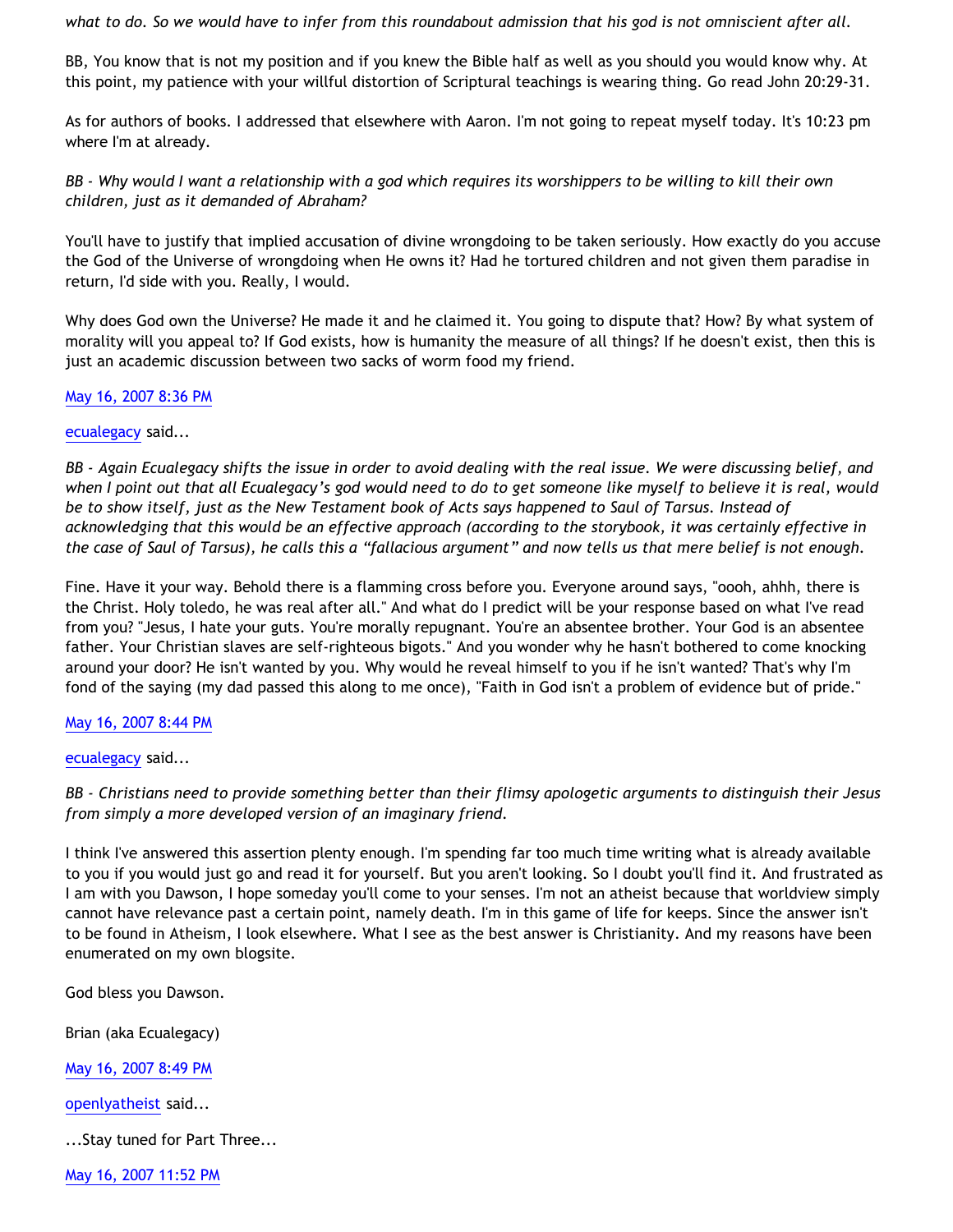[Bahnsen Burner](http://www.blogger.com/profile/11030029491768748360) said...

Ecualegacy: "Hey, if you don't want to take responsibility for your own mistakes,

On the contrary, Ecua, I'm not a Christian because I fully intend to take responsibility for my own mistakes, and even my own choices and actions. I am certainly not willing to stand by while someone else takes the punishment for my wrongdoings. This is called character, Ecua. It is what I have which prevents me from adopting something as perverted as Christianity, whose central theme is the evasion of moral responsibility.

Ecualegacy: "You are \*assuming\* that Abraham didn't question God."

You need to read what I write a little more carefully, Ecua. You quoted me yourself:

*Does the story model Abraham even wincing at this, asking why he should do this, or trying to protect his values? No, it does not. The story portrays Abraham going right along with the instruction unquestioningly.*

I asked whether the story \*models\* Abraham asking whether or not he should be willing to kill his son Isaac. Does the story \*model\* this? If you think it does, tell me where? I'm not assuming anything, I'm just asking questions about what the story does portray. Indeed, it is because I'm not reading details into the story that my questions are what they are.

Ecualegacy: "He certainly did question God about Sodom!"

Sodom? I was inquiring on the story of Isaac and Abraham's instruction to prepare him as a burnt offering. You're mixing stories, Ecua!

Ecualegacy: "let me know so I can get out of the way. I don't like getting hit by lightening or being swallowed up by the ground."

Are you trying to threaten me? Let me tell you something, Ecua. I left Christianity in 1992. That's 15 years ago. No lightning has struck me. No chasm in the earth has swallowed me up. In fact, my life turned drastically for the better once I made the decision to be honest and turn from the nightmare-childishness of god-belief. So if you're afraid of lightning strikes and sinkholes, well, you're afraid of something that's not going to happen, Ecua. You're afraid of what you imagine, and it is these imaginary fears which keep you imprisoned in a failed worldview.

Ecualegacy: "if all is going to a big black pot of oblivion, can anything really matter? No. I don't think it can."

Something can be important to a person only when he is alive. Why does this mean that nothing really matters? The question you ask, Ecua, is one that each individual needs to answer for himself. I see that you have answered it already. My answer is quite different, since I love life, not death. So long as I am alive, things are going to matter to me. This is in line with the purpose I have chosen for my life: To live, and enjoy my life, no matter who disapproves. If you have an argument, let's see it. But simply announcing that you think nothing in this life matters unless you can imagine one beyond the grave that you'll somehow wake up in, is not compelling in any way. It only underscores how delusional and anti-life Christianity requires its believers to be.

Ecualegacy writes: "How exactly do you accuse the God of the Universe of wrongdoing when He owns it?"

Questions like this are all we need to see in order to recognize that the believer's focus on morality is nothing but a sham. It's like asking, 'How exactly do you accuse the owner of the murder weapon of wrongdoing when he owns it? '

Ecualegacy: "Had he tortured children and not given them paradise in return, I'd side with you. Really, I would."

Why? On your view, it owns those little children, so it can do what he wants with them. So you couldn't be siding with me in that case because you think your god has done something wrong. Try to be at least a little bit consistent here, Ecua.

Ecualegacy: "Why does God own the Universe? He made it and he claimed it. You going to dispute that? How? By what system of morality will you appeal to?"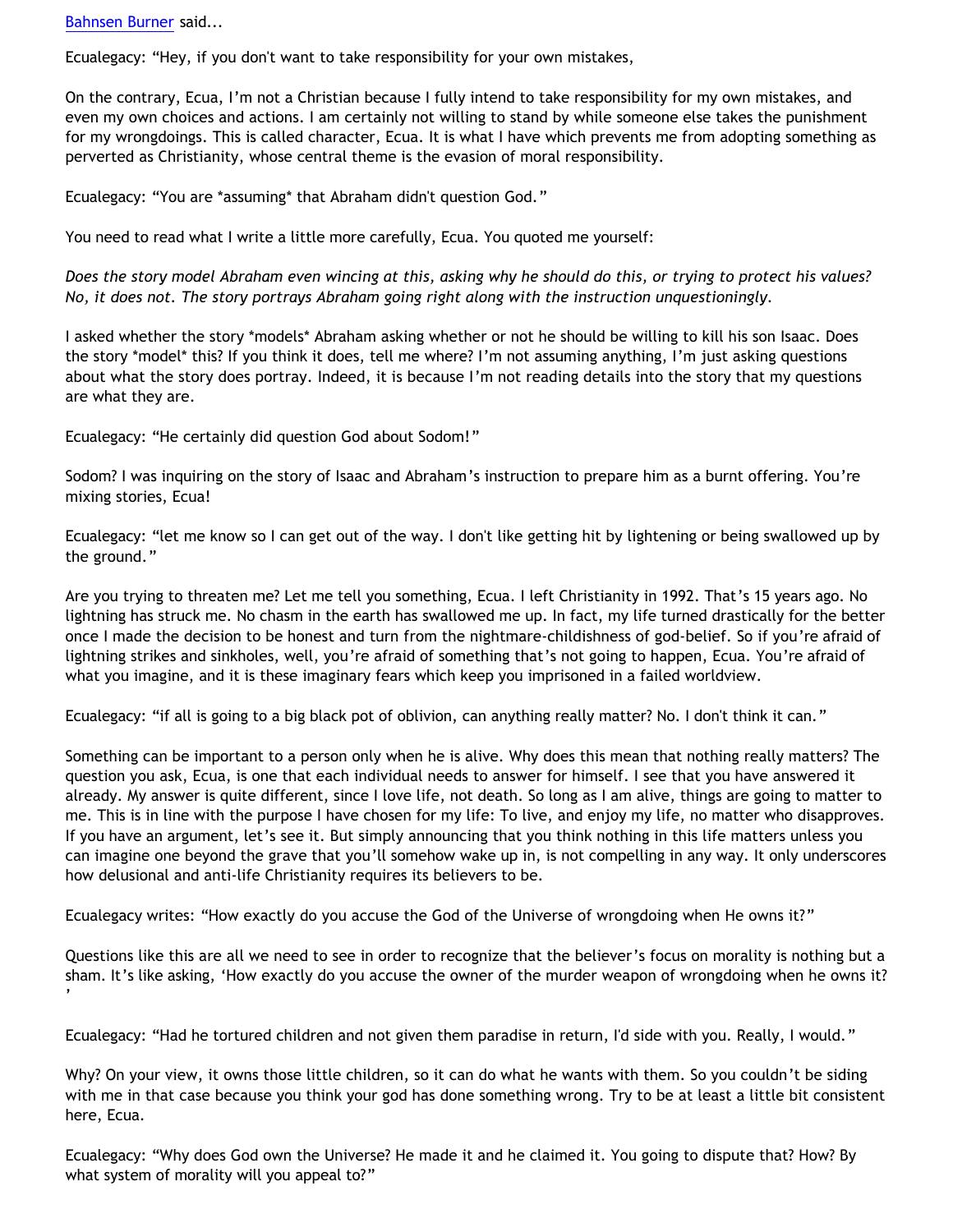No, that's not how. "Dispute" is not even the right word, since your position can produce absolutely no evidence whatsoever to support your claim rationally. Your position reduces to the primacy of consciousness metaphysics, which is invalid. You confuse imagination with reality. You can say that your god owns the universe because it created and claimed it, but I can say that Wod owns it for the same reasons. How do you dispute that? By appealing to a system of morality? That would beg the question, for your system of morality assumes your god, which is precisely what you need to prove. So my method does two things: first, it exposes the false metaphysics underlying your position, and then it shows how a rival arbitrary claim is sufficient to dunk your arbitrary claim into the drink.

Ecualegacy: "I'm spending far too much time writing what is already available to you if you would just go and read it for yourself. But you aren't looking."

I suppose I could say the same to you, Ecua. You seem quite unread on these objections since you're obviously so unprepared to meet them on their own terms. If you spend your time with your nose in bible-friendly propaganda books, then you may never really understand what people like me are saying.

Ecualegacy: "I'm not an atheist because that worldview simply cannot have relevance past a certain point, namely death."

Two things. First, atheism is not a worldview. Atheism is simply the absence of god-belief, nothing more. Being an atheist tells us only what one does not believe, not what he does believe. This is why there are so many different positions that different atheists take on things. For instance, some atheists affirm a Big Bang cosmology, while other atheists reject it. Some atheists embrace an epistemology of intuitions and instincts, while other atheists reject it. Some atheists endorse a morality of sacrifice, while other atheists reject it. Etc.

Two, your statement here concedes all that I would need it to concede. You're basically admitting that my worldview does have relevance in this life, "before death." Since after we die, we're dead, then we're not going to need any worldview whatsoever. Now, if you want to come back and tell us why we'll need a worldview while in the grave, it's your time, Ecua. We can all imagine waking up after we've died, but this does not make claims about an afterlife true. You need something better than merely a covert appeal to the imaginary.

Regards, Dawson

[May 17, 2007 5:01 AM](http://bahnsenburner.blogspot.com/2007/05/7581822199546518826)

[Bahnsen Burner](http://www.blogger.com/profile/11030029491768748360) said...

Just some quick observations and responses...

I wrote: "Van Til believed in a sovereign god, while Ecualegacy does not. Got it."

Ecualegacy: "Oh God is definitely sovereign. Just because he's letting things run amok because of our rebellion, don't think for a second there won't be an accounting. Judgment Day is coming."

"...letting things run amok..." does not indicate good and able management. On the contrary, it indicates dismally poor management, assuming there is any management present to begin with. But this is what Ecualegacy takes as an indication of "divine sovereignty." He tries to shore it up with warnings of impending doom. The sky is going to fall, we're told, so we better take cover (that is, we better prostrate ourselves before Ecualegacy's god). Mystics have been foretelling doom since the beginning of history, and yet here we are, chugging along as swimmingly as ever. Is Ecualegacy's god simply waiting for the right moment? Or, is this all just a myth that we're supposed to fear even though there's no legitimate basis to it?

Ecualegacy: "But what about II Peter 3:9, you'll say? 'God is not willing that any should perish but that all should have eternal life'."

Statements like this are intentionally noncommittal, and by keeping other characteristics attributed to the Christian god out of view, their meaning can fluctuate just enough to be made to correspond to whatever outcome happens to result without implicating the position being defended. But straight answers are what is needed: is this god willing, or not willing, that any should perish? Yes or no? Now after answering this question, we need to ask: does anything in reality happen that Ecualegacy's god doesn't want to happen? Yes or no? Then we can ask: What is Ecualegacy worried about? If he's confident that there is a god and he's in line with its will, then what's all his